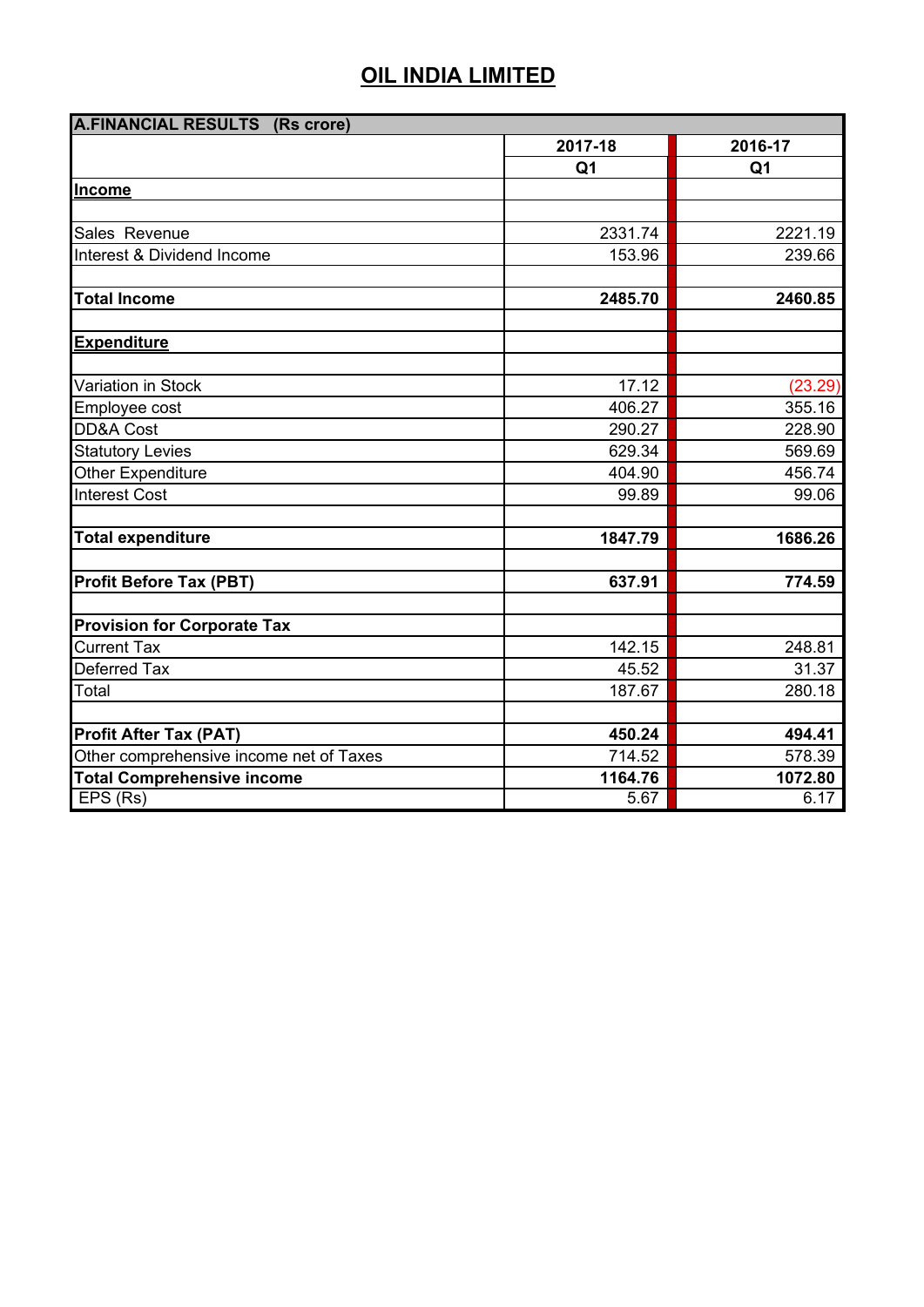| <b>B.PHYSICAL QTY</b> |                |                |
|-----------------------|----------------|----------------|
|                       | 2017-18        | 2016-17        |
|                       | Q <sub>1</sub> | Q <sub>1</sub> |
| 1. Production         |                |                |
| Crude Oil (MMT)       |                |                |
| $-$ OIL               | 0.842          | 0.798          |
| - JV                  | 0.004          | 0.005          |
| Condensate            | 0.002          | 0.000          |
| Total (incl. JV)      | 0.848          | 0.803          |
| Gas (BCM)             |                |                |
| $- OIL$               | 0.724          | 0.731          |
| - JV                  | 0.000          | 0.000          |
| Total (incl. JV)      | 0.724          | 0.731          |
| O+OEG (MMT)           | 1.572          | 1.534          |
| LPG (TMT)             | 5.300          | 7.905          |
|                       |                |                |
| 2.Sales               |                |                |
| Crude Oil (MMT)       |                |                |
| $- OIL$               | 0.814          | 0.780          |
| - JV                  | 0.004          | 0.005          |
| Condensate            | 0.002          | 0.000          |
| Total (incl. JV)      | 0.820          | 0.785          |
| Gas Sales (BCM)       |                |                |
| $- OIL$               | 0.595          | 0.606          |
| - JV                  | 0.000          | 0.000          |
| Total (incl. JV)      | 0.595          | 0.606          |
| LPG (TMT)             | 4.821          | 7.883          |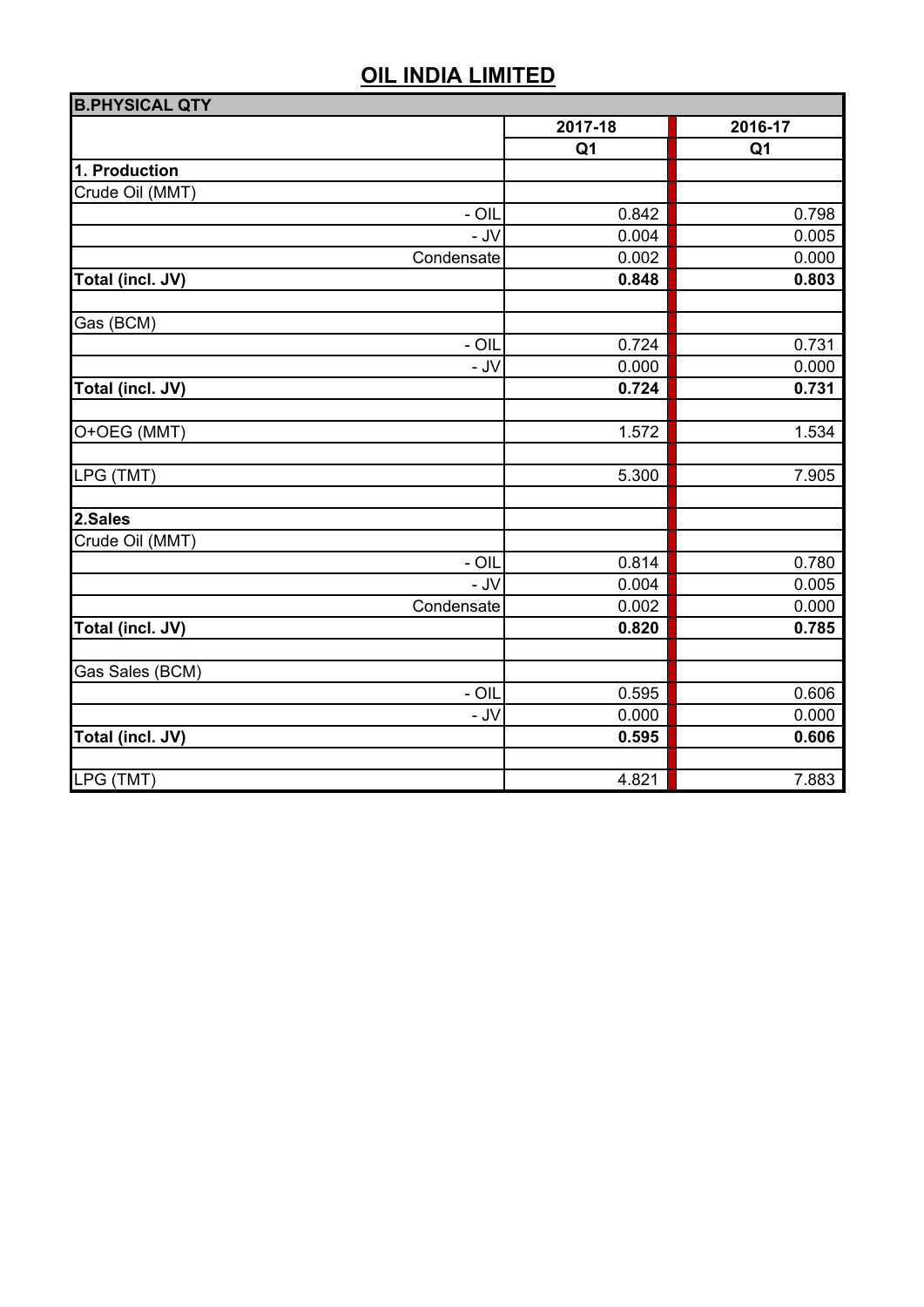| <b>C. FINANCIAL FIGURES (Rs crore)</b> |                |                |  |
|----------------------------------------|----------------|----------------|--|
|                                        | 2017-18        | 2016-17        |  |
|                                        | Q <sub>1</sub> | Q <sub>1</sub> |  |
| <b>Crude Oil Sales</b>                 |                |                |  |
| - Excl JV                              | 1799.11        | 1598.14        |  |
| -JV                                    | 9.46           | 7.03           |  |
| Total (incl. JV)                       | 1808.57        | 1605.17        |  |
| <b>Gas Sales</b>                       |                |                |  |
| - Excl JV                              | 296.07         | 365.41         |  |
| -JV                                    | 0.00           | 0.00           |  |
| Total (incl. JV)                       | 296.07         | 365.41         |  |
|                                        |                |                |  |
| <b>LPG</b>                             | 17.91          | 22.21          |  |
| Condensate                             | 7.09           | 0.18           |  |
| <b>Transportation Income</b>           | 96.64          | 97.57          |  |
| Total Excl. JV                         | 121.64         | 119.96         |  |
| JV Share                               | 0.00           | 0.00           |  |
| Total Incl. JV                         | 121.64         | 119.96         |  |
|                                        |                |                |  |
| Income from Renewable resources        | 40.69          | 40.44          |  |
|                                        |                |                |  |
| Income from OFC Fibre Leasing          | 3.27           | 2.33           |  |
|                                        |                |                |  |
| <b>Sale Revenue</b>                    | 2270.24        | 2133.31        |  |
|                                        |                |                |  |
| Claim towards Natural Gas Subsidy      | 58.02          | 85.70          |  |
| <b>Income from Services</b>            | 3.48           | 2.18           |  |
| <b>Other Operating Income</b>          | 61.50          | 87.88          |  |
|                                        |                |                |  |
| <b>Revenue from operations</b>         | 2331.74        | 2221.19        |  |